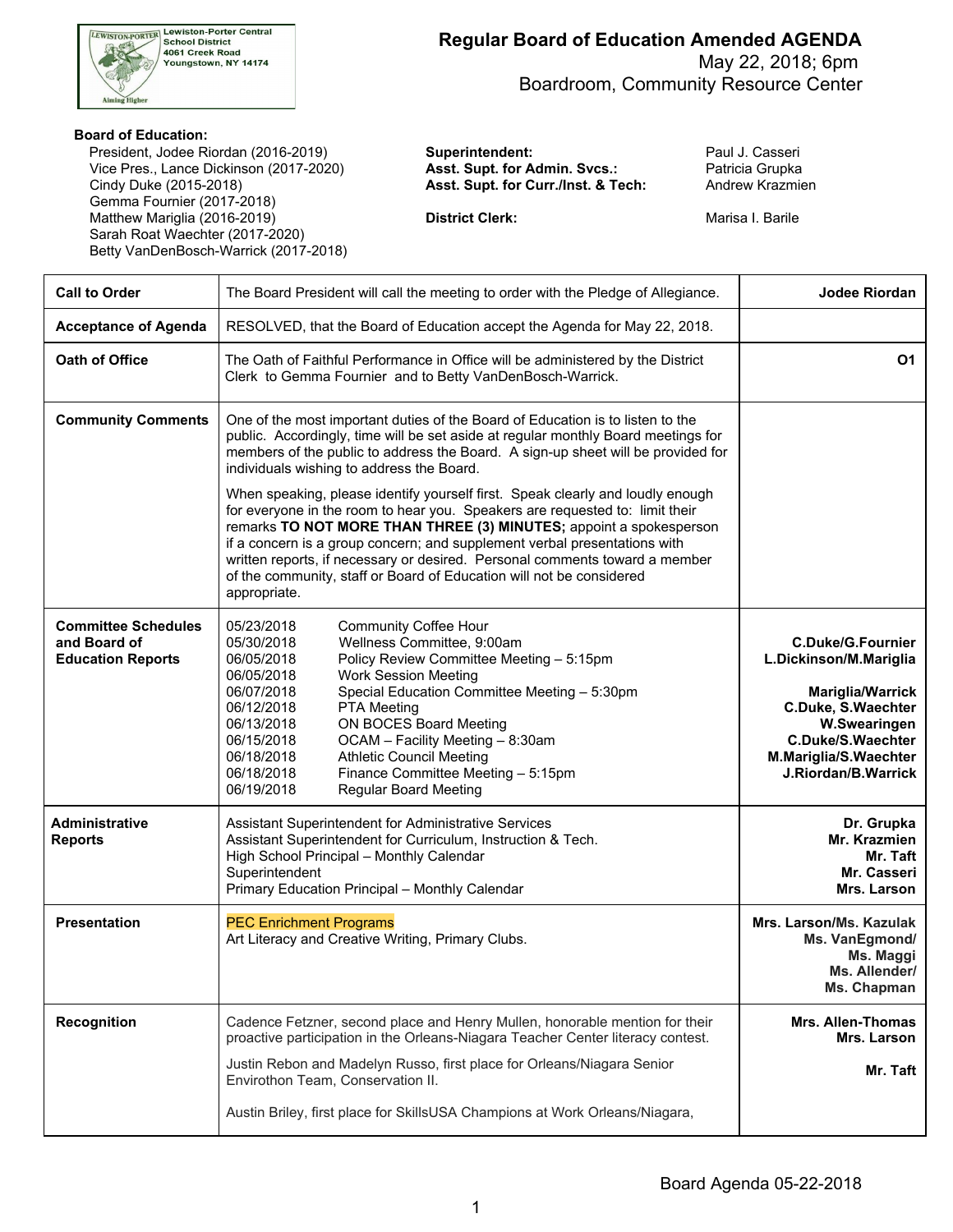

| <b>Recognition</b> | New York State competition.                                                                                                                                                                                                                              | Mr. Casseri              |
|--------------------|----------------------------------------------------------------------------------------------------------------------------------------------------------------------------------------------------------------------------------------------------------|--------------------------|
|                    | New York State School Boards Association recognition of the following board<br>members:<br>Lance Dickinson, Board Achievement Award<br>Cindy Duke, Board Excellence Award<br>Betty Warrick, Board Excellence Award<br>Jodee Riordan, Board Mastery Award |                          |
|                    | <b>Tenure Awards</b>                                                                                                                                                                                                                                     | Mr. Casseri/Dr. Godshall |
| <b>Recess</b>      | A short recess will be taken to recognize the accomplishments of the students<br>and staff.                                                                                                                                                              |                          |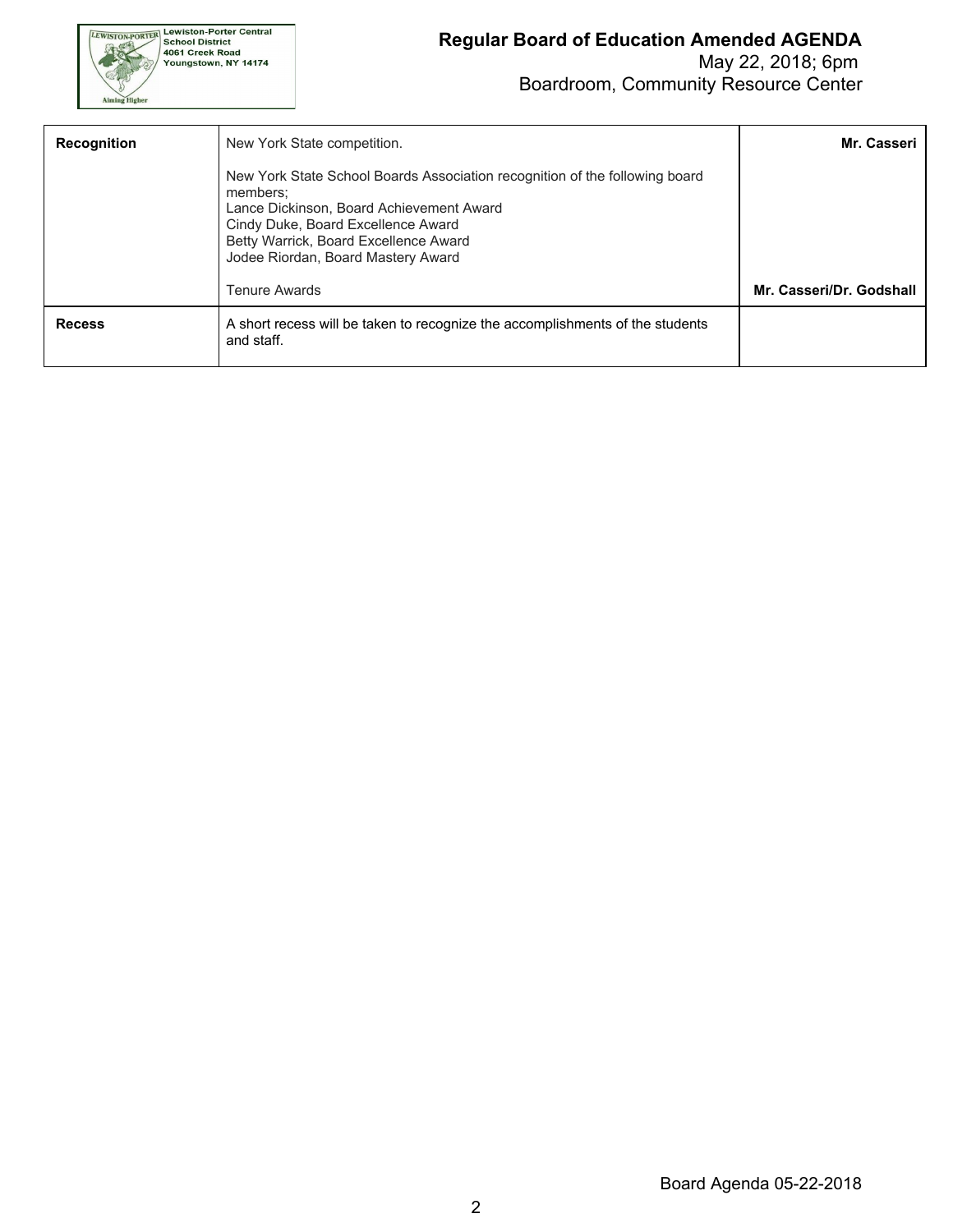

| <b>DISTRICT OPERATIONS</b>                               |                                                                                                                                                                                                                                                                                                                          |                                                     |  |  |  |  |
|----------------------------------------------------------|--------------------------------------------------------------------------------------------------------------------------------------------------------------------------------------------------------------------------------------------------------------------------------------------------------------------------|-----------------------------------------------------|--|--|--|--|
| <b>Minutes</b>                                           | <b>RESOLVED</b> , that the Board of Education approve the Minutes from the April<br>17, 2018 Regular meeting, as submitted by the District Clerk.                                                                                                                                                                        | M-1                                                 |  |  |  |  |
| <b>Minutes</b>                                           | RESOLVED, that the Board of Education approve the Minutes from the April<br>24, 2018 Special Board meeting, as submitted by the District Clerk.                                                                                                                                                                          | $M-2$                                               |  |  |  |  |
| Record                                                   | <b>RESOLVED,</b> that the Board of Education approve the Record from the May 8,<br>2018 Budget Hearing, as submitted the District Clerk.                                                                                                                                                                                 | M-3                                                 |  |  |  |  |
| <b>Official Voting Results</b>                           | <b>RESOLVED, that the Board of Education approve the Official Voting Results</b><br>from the May 15, 2018 Annual District Meeting and Election, as submitted by<br>the District Clerk.                                                                                                                                   | M-4                                                 |  |  |  |  |
| <b>Consent Agenda for</b><br><b>Financial Operations</b> | <b>RESOLVED, that the Board of Education approve the following, Items NF-1</b><br>through NF-5, in the financial consent agenda as submitted by the<br>Administration:<br><b>Budget Status Reports</b><br><b>Treasurer's Report</b><br><b>Claims</b><br><b>Transfer History</b><br><b>Transfers Pending BOE Approval</b> | $NF-1$<br>$NF-2$<br>$NF-3$<br>$NF-4$<br><b>NF-5</b> |  |  |  |  |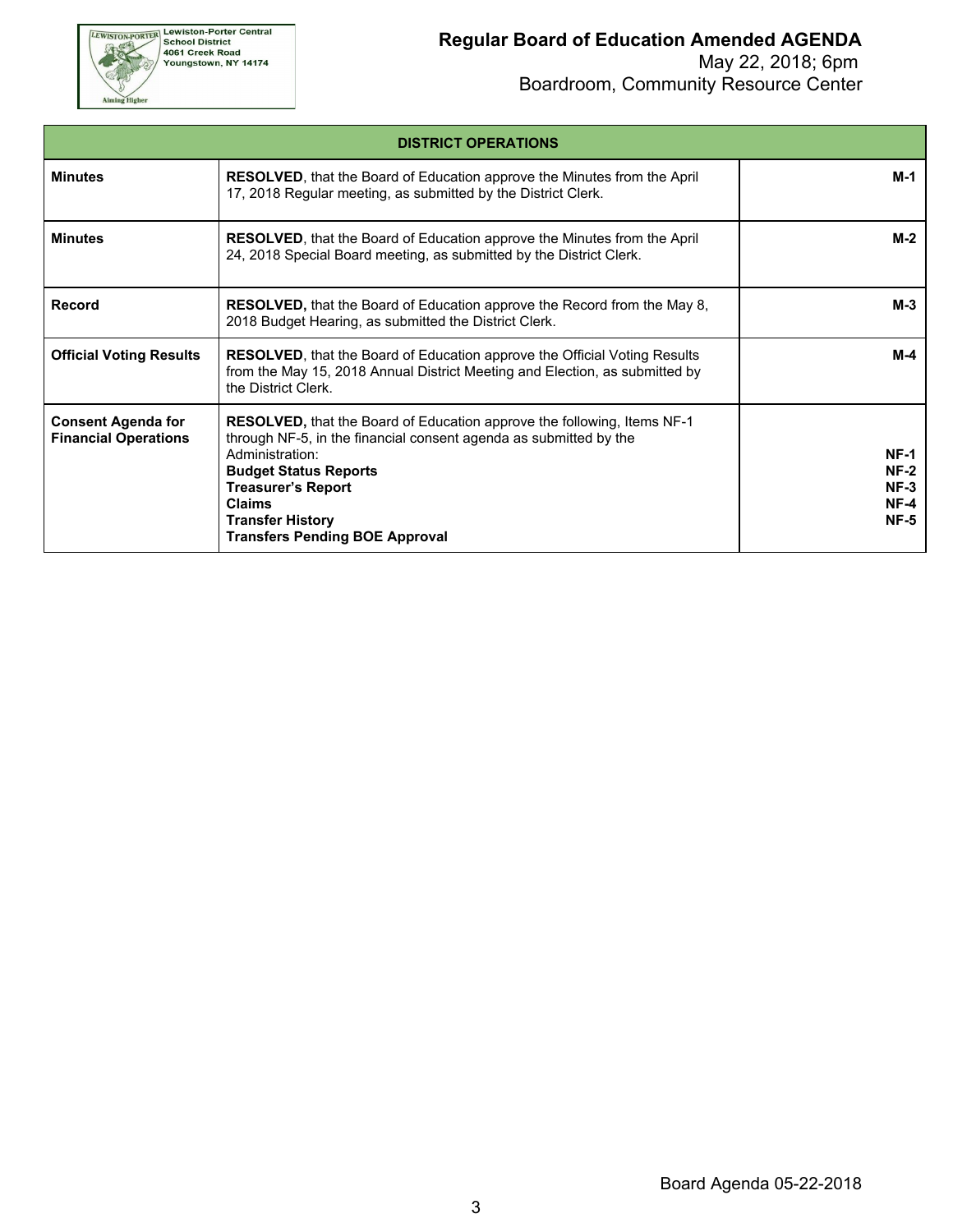

 May 22, 2018; 6pm Boardroom, Community Resource Center

**OLD BUSINESS**

No Old Business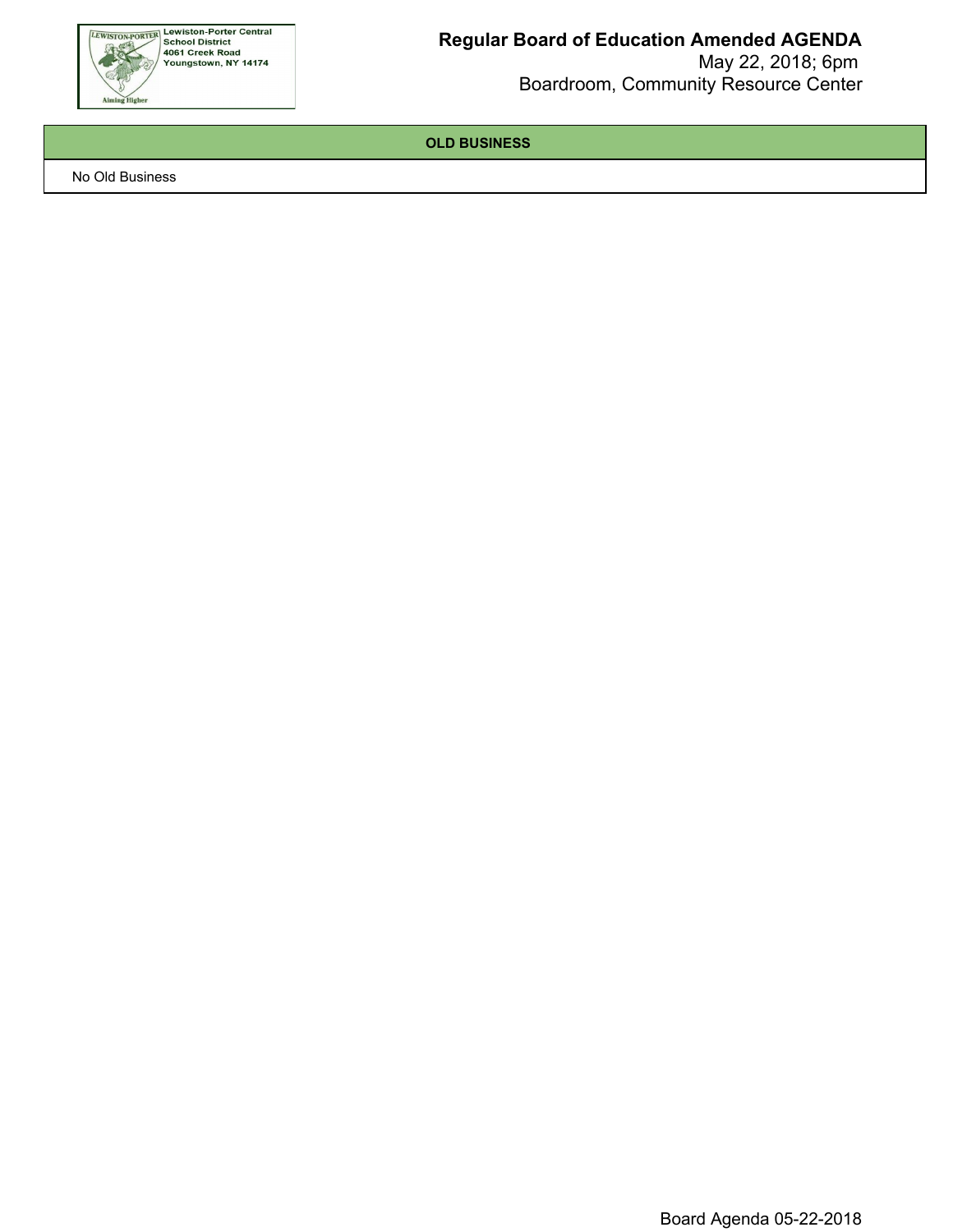

Aiming Higher

#### **Regular Board of Education Amended AGENDA**

| <b>NEW BUSINESS - ADMINISTRATION</b>                                                                                           |                                                                                                                                                                                                                                                           |        |  |  |  |  |
|--------------------------------------------------------------------------------------------------------------------------------|-----------------------------------------------------------------------------------------------------------------------------------------------------------------------------------------------------------------------------------------------------------|--------|--|--|--|--|
| <b>Policy Revision</b><br><b>Acceptance of the First</b><br><b>Reading</b>                                                     | <b>RESOLVED</b> , at the first reading, that the Lewiston-Porter Board of Education<br>Accept the following policies;<br>Policy Manual Section 1000, By-Laws<br>Policy 5660, Wellness                                                                     | $NA-1$ |  |  |  |  |
| <b>Request for Approval</b><br>to Dispose of outdated<br><b>Plotter Tag numbers</b><br>000583 and 20142487<br><b>Equipment</b> | <b>RESOLVED, that the Lewiston-Porter Board of Education approve the request</b><br>for approval to dispose of outdated Plotter Tag numbers 000583 and 20142487<br>equipment as submitted by the Assistant Superintendent for Administrative<br>Services. | $NA-2$ |  |  |  |  |
| <b>Request for Approval</b><br>to Dispose of Obsolete<br><b>Musical Equipment</b>                                              | <b>RESOLVED, that the Lewiston-Porter Board of Education approve the request</b><br>for approval to dispose of obsolete musical equipment as submitted by the<br>Assistant Superintendent for Administrative Services.                                    | $NA-3$ |  |  |  |  |
| <b>Request for Approval</b><br>to Dispose of<br><b>Equipment</b>                                                               | <b>RESOLVED, that the Lewiston-Porter Board of Education approve the request</b><br>for approval to dispose of equipment as submitted by the Assistant<br>Superintendent for Administrative Services.                                                     | $NA-4$ |  |  |  |  |
| <b>Request for Approval</b><br>of the SmartEdge<br><b>Service Agreement</b>                                                    | RESOLVED, that the Lewiston-Porter Board of Education approve the request<br>for approval of the SmartEdge Service 3 year Agreement for July 1, 2018 to<br>June 30, 2021 as submitted by the Assistant Superintendent for Administrative<br>Services.     | $NA-5$ |  |  |  |  |
| <b>Approval of YMCA</b><br><b>Summer Camp</b>                                                                                  | <b>RESOLVED</b> , that the Lewiston-Porter Board of Education approve the use of<br>the district facilities for the YMCA to provide a Summer Camp for students in<br>2018.                                                                                | $NA-6$ |  |  |  |  |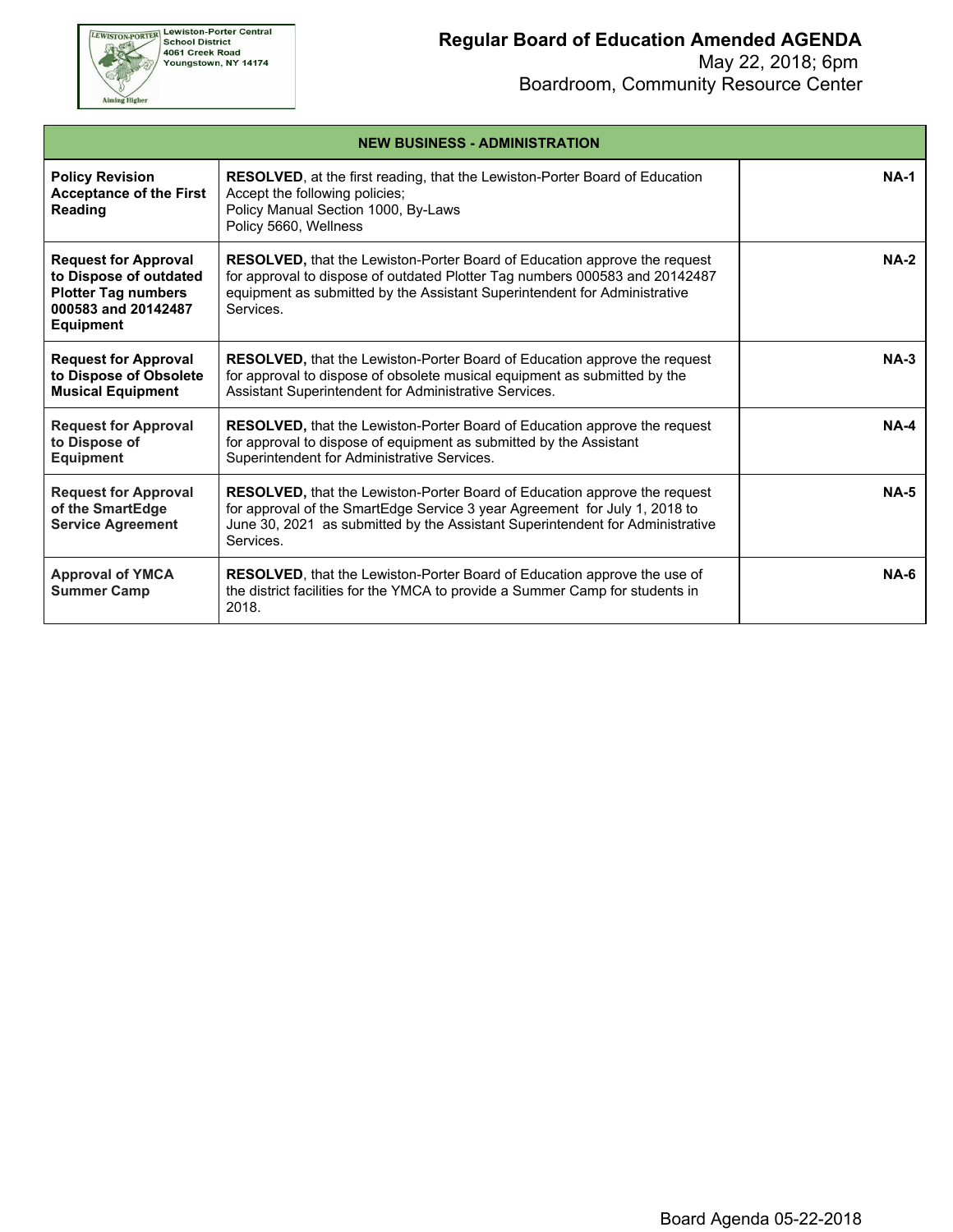

| <b>PUPIL PERSONNEL</b>                                                       |                                                                                                                                                                                                                                                                                                                                                                                                                                                                                                                                 |        |  |  |  |  |
|------------------------------------------------------------------------------|---------------------------------------------------------------------------------------------------------------------------------------------------------------------------------------------------------------------------------------------------------------------------------------------------------------------------------------------------------------------------------------------------------------------------------------------------------------------------------------------------------------------------------|--------|--|--|--|--|
| Recommendations for<br><b>CSE Placement and</b><br><b>Amendments</b>         | <b>RESOLVED, upon the recommendation of the Superintendent of Schools,</b><br>that the Board of Education accept the recommendations and amendments<br>of the Committee on Special Education for the February 20, March 1, 20, April<br>9, 10, 11, 13, 16, 18, 20, 23, 25, 2018 for the 2017-2018 school year, and<br>March 20, 22, April 16, 18, 20, for the 2018-2019 school year and approve the<br>authorization of funds to implement the special education programs and<br>services consistent with such recommendations. | NP-1   |  |  |  |  |
| <b>Recommendations for</b><br><b>CPSE Placement and</b><br><b>Amendments</b> | <b>RESOLVED, upon the recommendation of the Superintendent of Schools,</b><br>that the Board of Education accept the recommendations and amendments<br>of the Committee on Preschool Special Education for the February 12, April 11,<br>12, 2018 meeting for the 2017-2018 school year, and April 10, 11, 12, May 1,<br>2018 meeting for the 2018-2019 school year, and approve the authorization of<br>funds to implement the special education programs and services consistent<br>with such recommendations.                | $NP-2$ |  |  |  |  |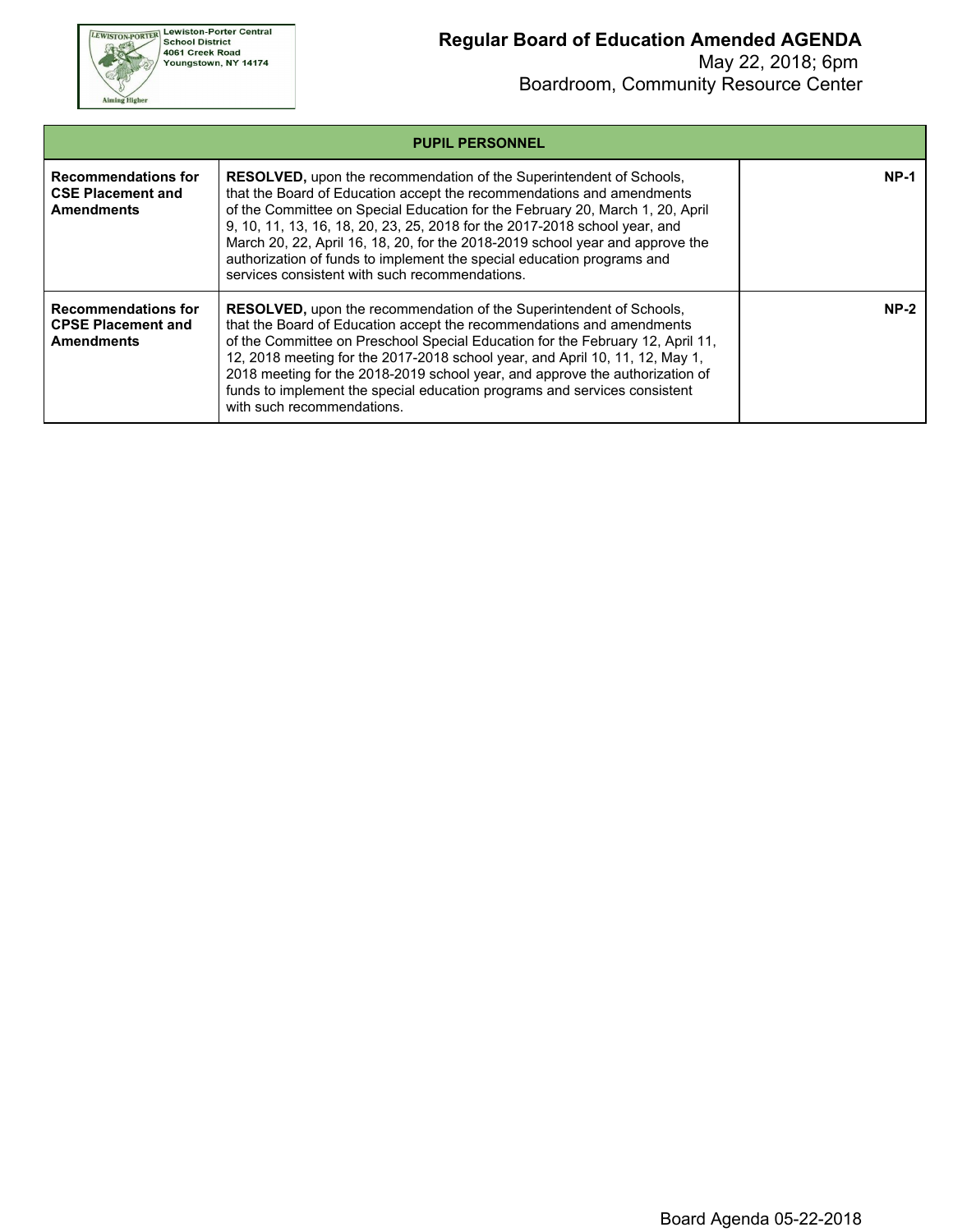

| <b>PERSONNEL - CONSENT AGENDA</b>     |                                                                                                                                                            |                          |                                                                                                                                                   |                           |             |  |  |  |  |
|---------------------------------------|------------------------------------------------------------------------------------------------------------------------------------------------------------|--------------------------|---------------------------------------------------------------------------------------------------------------------------------------------------|---------------------------|-------------|--|--|--|--|
| Resignations/<br><b>Rescissions -</b> | RESOLVED, upon the recommendation of the Superintendent of Schools, that<br>the Board of Education accept the consent agenda for resignations/rescissions. |                          |                                                                                                                                                   |                           |             |  |  |  |  |
|                                       | <b>Name</b>                                                                                                                                                | <b>Date</b>              | <b>Tenure</b>                                                                                                                                     | Reason                    |             |  |  |  |  |
| Instructional                         | <b>Crystal Thomas</b>                                                                                                                                      | 06/30/18                 | <b>Special Education</b>                                                                                                                          | Resignation               | <b>PRI</b>  |  |  |  |  |
|                                       | <b>Name</b>                                                                                                                                                | <b>Date</b>              | <b>Position</b>                                                                                                                                   | Reason                    |             |  |  |  |  |
| <b>Non-Instructional</b>              | <b>Vincent Gregg</b>                                                                                                                                       | 05/08/18                 | Cleaner                                                                                                                                           | Termination               | <b>PRNI</b> |  |  |  |  |
| Leaves -                              | Absence.                                                                                                                                                   |                          | RESOLVED, upon the recommendation of the Superintendent of Schools, that<br>the Board of Education accept the consent agenda for unpaid leaves of |                           | <b>PLI</b>  |  |  |  |  |
| Instructional                         | <b>Name</b>                                                                                                                                                | <b>Date</b>              | <b>Tenure</b>                                                                                                                                     | Reason                    |             |  |  |  |  |
|                                       | <b>Tammy Richley</b>                                                                                                                                       | $05/14/18 -$<br>05/22/18 | Physical Ed.                                                                                                                                      | Rescission<br>of leave    |             |  |  |  |  |
|                                       | Claire Marshall                                                                                                                                            | $12/01/18 -$<br>12/09/18 | <b>Special Education</b>                                                                                                                          | Personal                  |             |  |  |  |  |
|                                       | <b>Heather Cahill</b>                                                                                                                                      | $05/29/18 -$<br>06/30/18 | School<br>Psychologist                                                                                                                            | Child<br>Rearing<br>Leave |             |  |  |  |  |
|                                       |                                                                                                                                                            |                          |                                                                                                                                                   |                           |             |  |  |  |  |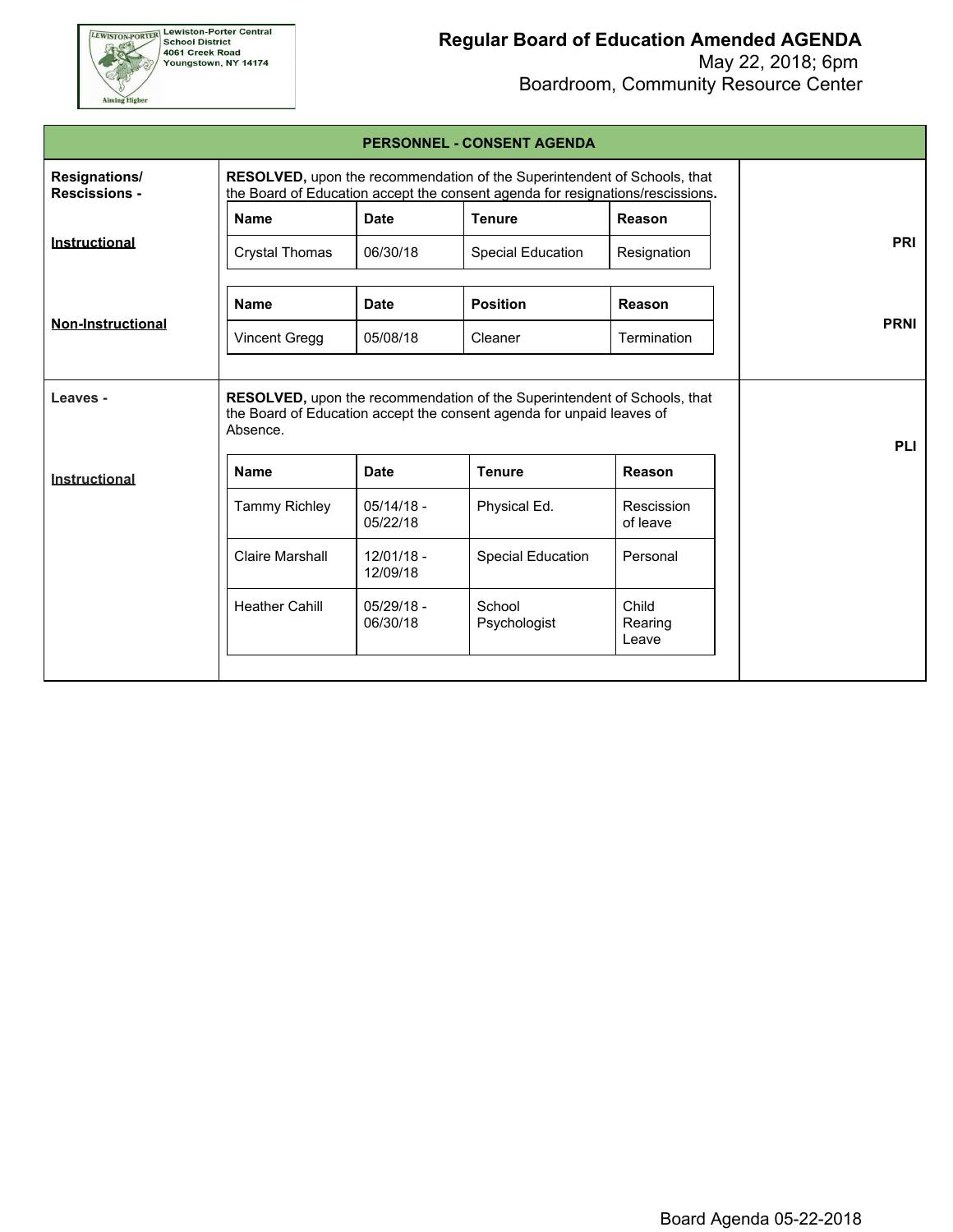

Г

#### **Regular Board of Education Amended AGENDA** May 22, 2018; 6pm

Boardroom, Community Resource Center

| <b>Appointments -</b> | time.                       | RESOLVED, upon the recommendation of the Superintendent of Schools, that<br>the Board of Education accept the consent agenda for Instructional and Long-<br>Term appointments. The probationary expiration date is tentative and<br>conditional only (unless extended in accordance with the law). Except to the<br>extent required by the applicable provisions of Section 3012 of the Education<br>Law. In order to be granted tenure the principal/teacher must receive<br>composite or overall annual professional performance review ratings pursuant<br>to Section 3012-c and/or 3012-d of the Education Law of either effective or<br>highly effective in at least three (3) of the four (4) preceding years, and if the<br>principal/teacher receives an ineffective composite or overall rating in the final<br>year of the probationary period the teacher shall not be eligible for tenure at that | PAI |  |  |  |  |
|-----------------------|-----------------------------|---------------------------------------------------------------------------------------------------------------------------------------------------------------------------------------------------------------------------------------------------------------------------------------------------------------------------------------------------------------------------------------------------------------------------------------------------------------------------------------------------------------------------------------------------------------------------------------------------------------------------------------------------------------------------------------------------------------------------------------------------------------------------------------------------------------------------------------------------------------------------------------------------------------|-----|--|--|--|--|
| Instructional         | Name:                       | Kimberly Alexander                                                                                                                                                                                                                                                                                                                                                                                                                                                                                                                                                                                                                                                                                                                                                                                                                                                                                            |     |  |  |  |  |
|                       | <b>Placement:</b>           | Middle School                                                                                                                                                                                                                                                                                                                                                                                                                                                                                                                                                                                                                                                                                                                                                                                                                                                                                                 |     |  |  |  |  |
|                       | <b>Position:</b>            | Science Teacher                                                                                                                                                                                                                                                                                                                                                                                                                                                                                                                                                                                                                                                                                                                                                                                                                                                                                               |     |  |  |  |  |
|                       | <b>Effective:</b>           | 04/19/18                                                                                                                                                                                                                                                                                                                                                                                                                                                                                                                                                                                                                                                                                                                                                                                                                                                                                                      |     |  |  |  |  |
|                       | <b>Probationary Period:</b> | 12/19/16 - 12/19/20                                                                                                                                                                                                                                                                                                                                                                                                                                                                                                                                                                                                                                                                                                                                                                                                                                                                                           |     |  |  |  |  |
|                       | <b>Tenure Area:</b>         | Science                                                                                                                                                                                                                                                                                                                                                                                                                                                                                                                                                                                                                                                                                                                                                                                                                                                                                                       |     |  |  |  |  |
|                       | <b>Certification:</b>       | General Science 7 - 9 ext., Biology 5 - 9; 7 - 12                                                                                                                                                                                                                                                                                                                                                                                                                                                                                                                                                                                                                                                                                                                                                                                                                                                             |     |  |  |  |  |
|                       | Degree:                     | <b>Masters</b>                                                                                                                                                                                                                                                                                                                                                                                                                                                                                                                                                                                                                                                                                                                                                                                                                                                                                                |     |  |  |  |  |
|                       | Step:                       | 1                                                                                                                                                                                                                                                                                                                                                                                                                                                                                                                                                                                                                                                                                                                                                                                                                                                                                                             |     |  |  |  |  |
|                       | Salary:<br>\$43,750         |                                                                                                                                                                                                                                                                                                                                                                                                                                                                                                                                                                                                                                                                                                                                                                                                                                                                                                               |     |  |  |  |  |
|                       |                             |                                                                                                                                                                                                                                                                                                                                                                                                                                                                                                                                                                                                                                                                                                                                                                                                                                                                                                               |     |  |  |  |  |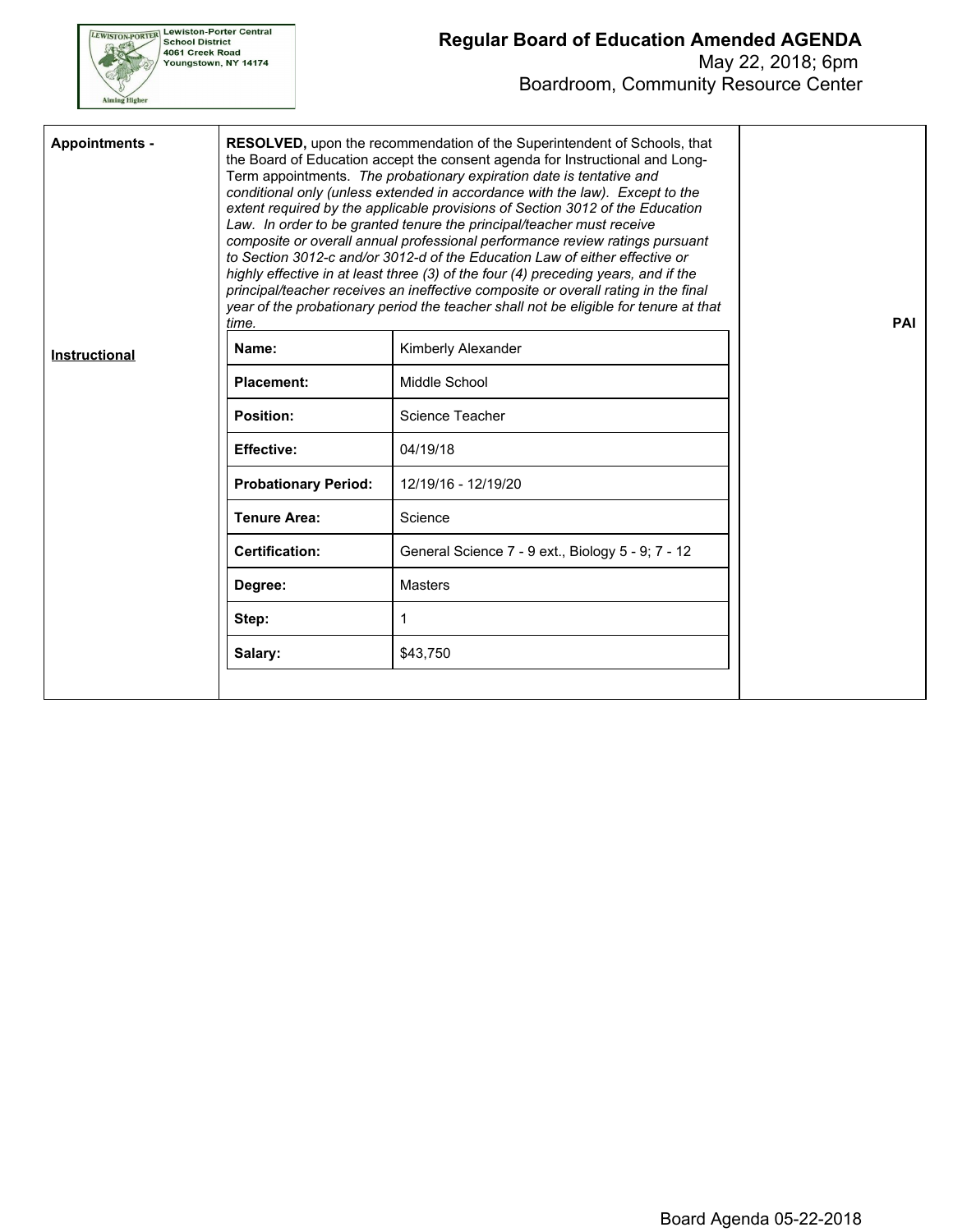

| <b>Appointments -</b>       | RESOLVED, upon the recommendation of the Superintendent of Schools, that<br>the Board of Education accept the consent agenda for tenure appointments.               |                             |                      |                                                       |                                                                       |               | <b>PAT</b>  |
|-----------------------------|---------------------------------------------------------------------------------------------------------------------------------------------------------------------|-----------------------------|----------------------|-------------------------------------------------------|-----------------------------------------------------------------------|---------------|-------------|
| <b>Instructional Tenure</b> | Name:                                                                                                                                                               |                             |                      | Kyle Hurtgam                                          |                                                                       |               |             |
|                             | <b>Tenure Area:</b>                                                                                                                                                 |                             |                      |                                                       | Special Education                                                     |               |             |
|                             | <b>Effective:</b>                                                                                                                                                   |                             |                      | 09/01/18                                              |                                                                       |               |             |
|                             | <b>Probationary Period:</b>                                                                                                                                         |                             |                      |                                                       | 09/01/15 - 09/01/18                                                   |               |             |
|                             | <b>Certification:</b>                                                                                                                                               |                             |                      |                                                       | Students with Disabilities, Math 7-12                                 |               |             |
|                             | Name:                                                                                                                                                               |                             |                      |                                                       | <b>Ashley Tutwiler</b>                                                |               |             |
|                             | <b>Tenure Area:</b>                                                                                                                                                 |                             |                      |                                                       | Special Education                                                     |               |             |
|                             | <b>Effective:</b>                                                                                                                                                   |                             |                      | 09/01/18                                              |                                                                       |               |             |
|                             | <b>Probationary Period:</b>                                                                                                                                         |                             |                      |                                                       | 09/01/15 - 09/01/18                                                   |               |             |
|                             | <b>Certification:</b>                                                                                                                                               |                             |                      | Students with Disabilities - SS 7-12                  |                                                                       |               |             |
|                             | Name:<br><b>Tenure Area:</b><br><b>Effective:</b>                                                                                                                   |                             |                      | Theresa Ceretto Behm<br>Special Education<br>09/01/18 |                                                                       |               |             |
|                             |                                                                                                                                                                     |                             |                      |                                                       |                                                                       |               |             |
|                             |                                                                                                                                                                     |                             |                      |                                                       |                                                                       |               |             |
|                             |                                                                                                                                                                     | <b>Probationary Period:</b> |                      | 09/01/15 - 09/01/18                                   |                                                                       |               |             |
|                             | <b>Certification:</b>                                                                                                                                               |                             |                      |                                                       | Students with Disabilities B - 2,<br>Students with Disabilities 1 - 6 |               |             |
|                             | Name:                                                                                                                                                               |                             |                      | <b>Emily Brook</b>                                    |                                                                       |               |             |
|                             | <b>Tenure Area:</b>                                                                                                                                                 |                             |                      |                                                       | <b>School Social Worker</b>                                           |               |             |
|                             | <b>Effective:</b>                                                                                                                                                   |                             |                      | 09/01/18                                              |                                                                       |               |             |
|                             | <b>Probationary Period:</b>                                                                                                                                         |                             |                      | 09/01/15 - 09/01/18                                   |                                                                       |               |             |
|                             | <b>Certification:</b>                                                                                                                                               |                             | School Social Worker |                                                       |                                                                       |               |             |
| <b>Appointments -</b>       | RESOLVED, upon the recommendation of the Superintendent of Schools, that<br>the Board of Education accept the consent agenda for Non-Instructional<br>appointments. |                             |                      |                                                       |                                                                       |               |             |
| <b>Non-Instructional</b>    | <b>Name</b>                                                                                                                                                         | <b>Date</b>                 | Perm./Prob           |                                                       | <b>Position</b>                                                       | <b>Salary</b> | <b>PANI</b> |
|                             | *Paul<br>Feathers                                                                                                                                                   | Jul & Aug<br>2018           | One time<br>stipend  |                                                       | Clerk of the<br>Works                                                 | \$3,000       |             |
|                             | *Corrected salary                                                                                                                                                   |                             |                      |                                                       |                                                                       |               |             |
| <b>Appointments -</b>       | RESOLVED, upon the recommendation of the Superintendent of Schools, that<br>the Board of Education accept the consent agenda for substitute appointments,           |                             |                      |                                                       |                                                                       |               |             |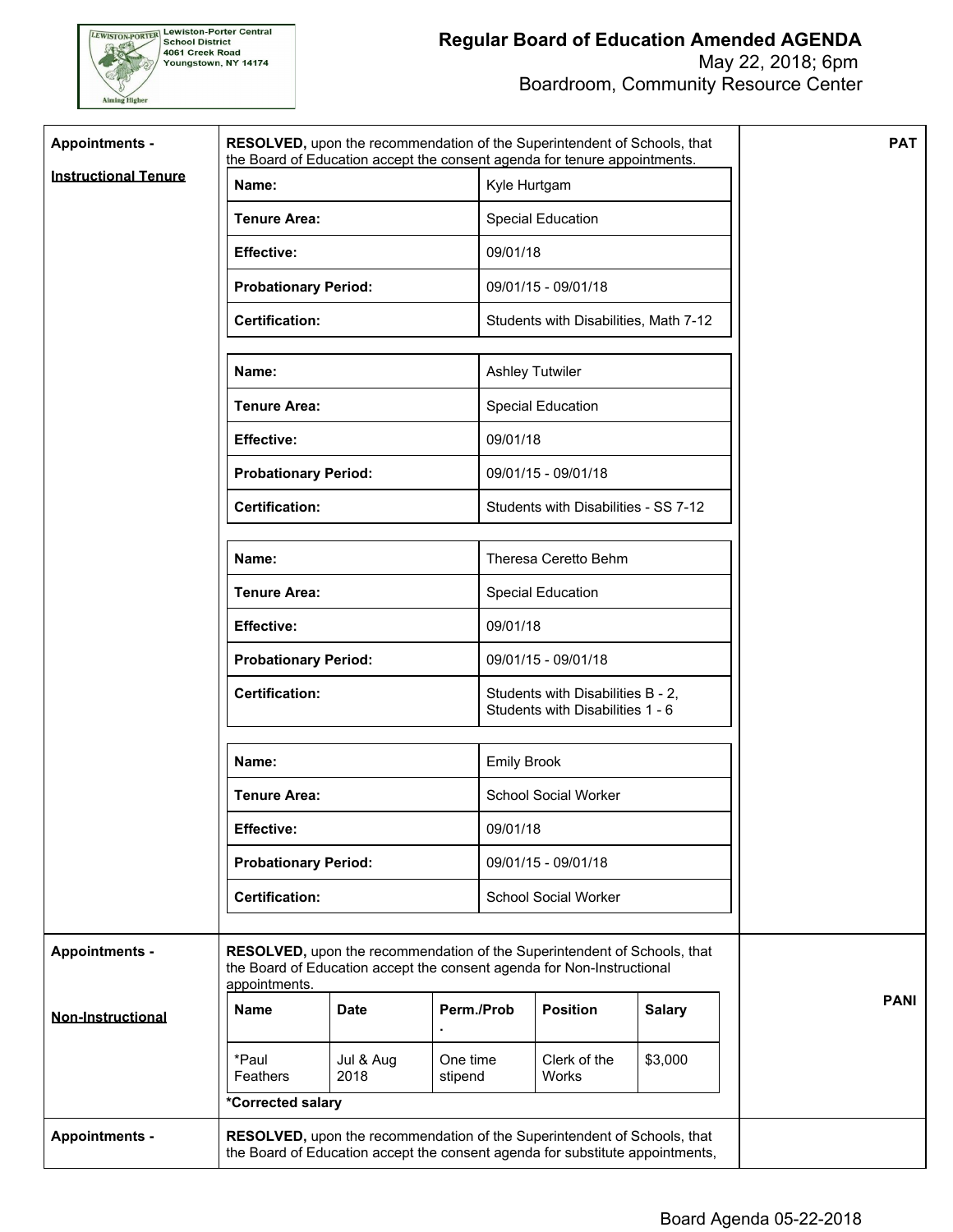

| Jonathan Borek<br><b>Tanis Winslow</b><br><b>Substitutes -</b><br><b>Non-Instructional</b><br><b>Bernadette</b><br><b>Brennen</b><br><b>Name</b><br>Diane Spavento<br>Diane Spavento<br>Patricia Piro<br>RESOLVED, upon the recommendation of the Superintendent of Schools, that<br><b>Appointments -</b> | <b>Emily McClemont</b> | 5/22/18<br>5/22/18<br>5/22/18<br>5/22/18<br><b>Date</b><br>5/22/18 | Non-Certified<br>Teacher<br><b>Certified Teacher</b><br><b>Certified Teacher</b><br>Non-Certified<br>Teacher<br><b>Position</b><br>Clerical |                                                                                              | \$85.00 daily<br>rate<br>\$97.00 daily<br>rate<br>\$97.00 daily<br>rate<br>\$85.00 daily<br>rate | <b>PASI</b><br><b>PASNI</b> |
|------------------------------------------------------------------------------------------------------------------------------------------------------------------------------------------------------------------------------------------------------------------------------------------------------------|------------------------|--------------------------------------------------------------------|---------------------------------------------------------------------------------------------------------------------------------------------|----------------------------------------------------------------------------------------------|--------------------------------------------------------------------------------------------------|-----------------------------|
|                                                                                                                                                                                                                                                                                                            |                        |                                                                    |                                                                                                                                             |                                                                                              |                                                                                                  |                             |
|                                                                                                                                                                                                                                                                                                            |                        |                                                                    |                                                                                                                                             |                                                                                              |                                                                                                  |                             |
|                                                                                                                                                                                                                                                                                                            |                        |                                                                    |                                                                                                                                             |                                                                                              |                                                                                                  |                             |
|                                                                                                                                                                                                                                                                                                            |                        |                                                                    |                                                                                                                                             |                                                                                              |                                                                                                  |                             |
|                                                                                                                                                                                                                                                                                                            |                        |                                                                    |                                                                                                                                             |                                                                                              | Rate                                                                                             |                             |
|                                                                                                                                                                                                                                                                                                            |                        |                                                                    |                                                                                                                                             |                                                                                              | \$10.40 hourly                                                                                   |                             |
|                                                                                                                                                                                                                                                                                                            |                        | 5/22/18                                                            | Nurse - RN                                                                                                                                  |                                                                                              | \$16.70 hourly                                                                                   |                             |
|                                                                                                                                                                                                                                                                                                            |                        | 5/22/18                                                            | Monitor                                                                                                                                     |                                                                                              | \$10.40 hourly                                                                                   |                             |
| Fall 2018-2019<br>Name                                                                                                                                                                                                                                                                                     |                        | <b>Appointment</b>                                                 |                                                                                                                                             | the Board of Education accept the consent agenda for Coaching appointments.<br>Category/Step | <b>Stipend</b>                                                                                   |                             |
| Coaching<br>Linda D'Anna                                                                                                                                                                                                                                                                                   |                        | V Cheerleading Head                                                |                                                                                                                                             | $III-3$                                                                                      | \$3,470                                                                                          |                             |
| Kaly Brown                                                                                                                                                                                                                                                                                                 |                        | V Cheerleading Assist.                                             |                                                                                                                                             | $IV-3$                                                                                       | \$2,373                                                                                          |                             |
| Megan Bimont                                                                                                                                                                                                                                                                                               |                        | JV Cheerleading Head                                               |                                                                                                                                             | $IV-3$                                                                                       | \$2,373                                                                                          |                             |
| <b>Taylor Tubinis</b>                                                                                                                                                                                                                                                                                      |                        | JV Cheerleading Assist.                                            |                                                                                                                                             | $V-3$                                                                                        | \$1,756                                                                                          |                             |
| Matt Bradshaw                                                                                                                                                                                                                                                                                              |                        | V Football Head                                                    |                                                                                                                                             | $I-3$                                                                                        | \$5,960                                                                                          |                             |
| Gabriel Casale                                                                                                                                                                                                                                                                                             |                        | V Football Assist.                                                 |                                                                                                                                             | $II-2$                                                                                       | \$3,783                                                                                          |                             |
| Tim Shippy                                                                                                                                                                                                                                                                                                 |                        | V Football Assist.                                                 |                                                                                                                                             | $II-3$                                                                                       | \$4,416                                                                                          |                             |
| Pat Krawczyk                                                                                                                                                                                                                                                                                               |                        | JV Football Head                                                   |                                                                                                                                             | $II-3$                                                                                       | \$4,416                                                                                          |                             |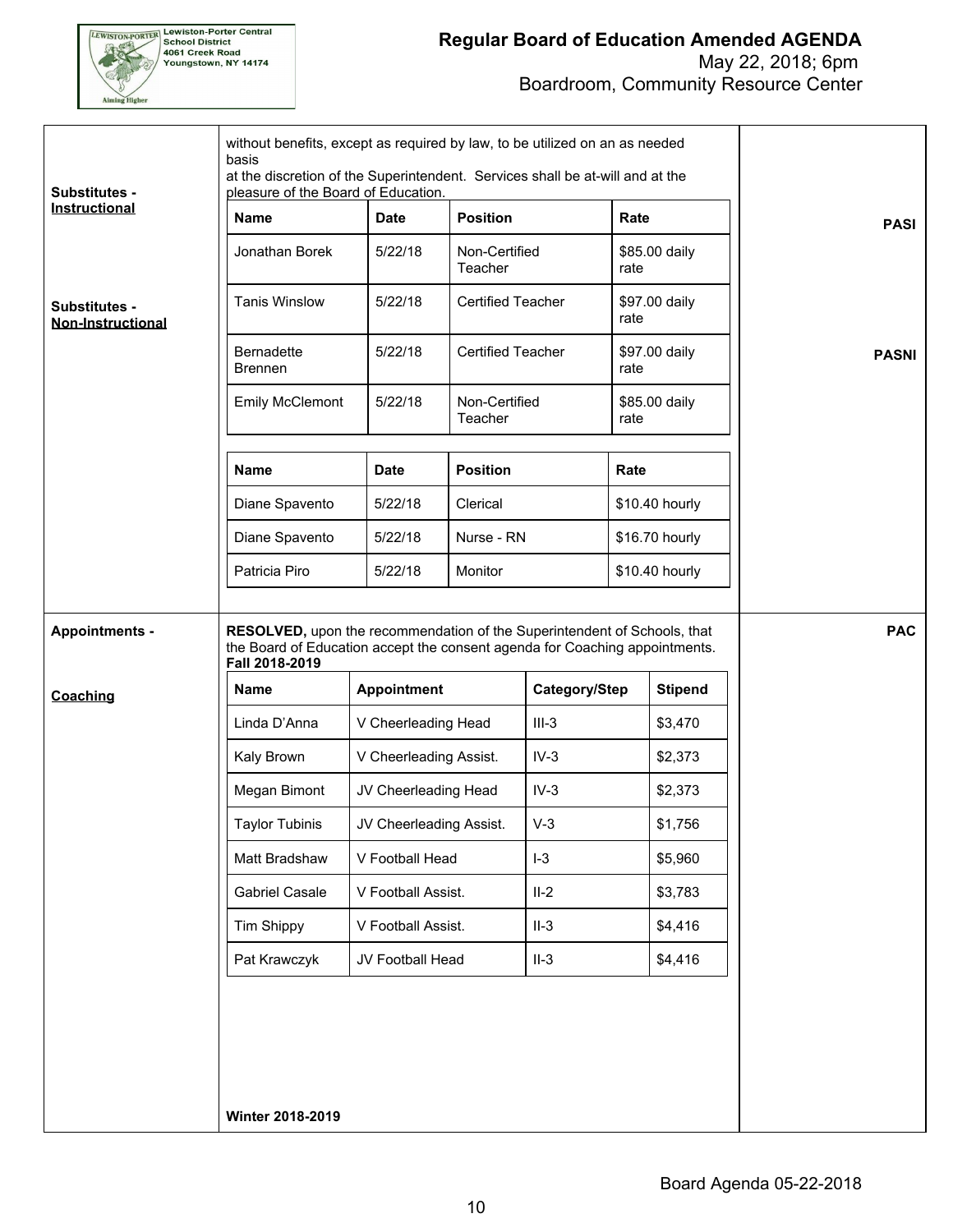

Boardroom, Community Resource Center

| <b>Name</b>           | <b>Appointment</b>                                                                                                                                        | /Step                                   |          | <b>Stipen</b><br>Category<br>d |
|-----------------------|-----------------------------------------------------------------------------------------------------------------------------------------------------------|-----------------------------------------|----------|--------------------------------|
| Matt Bradshaw         | V Boys' Basketball Head                                                                                                                                   |                                         | $I-3$    | \$5,960                        |
| Anthony Morreale      | JV Boys' Basketball Head                                                                                                                                  |                                         | $II-3$   | \$4,416                        |
| Joe Casale            | Boys' Basketball Assist.                                                                                                                                  |                                         | $VIII-2$ | \$2,425                        |
| Rich Lindamer         | V Girls' Basketball Head                                                                                                                                  |                                         | $I-3$    | \$5,960                        |
| Justin Hays           | Girls' Basketball Assist.                                                                                                                                 |                                         | $VIII-3$ | \$2,580                        |
| David Sicoli          | <b>Bowling</b>                                                                                                                                            |                                         | $III-3$  | \$3,470                        |
| Linda D'Anna          | V Cheerleading Head                                                                                                                                       |                                         | $II-3$   | \$4,416                        |
| Kaly Brown            | V Cheerleading Assist.                                                                                                                                    |                                         | $IV-3$   | \$2,373                        |
| Megan Bimont          | JV Cheerleading Head                                                                                                                                      |                                         | $III-3$  | \$3,470                        |
| <b>Taylor Tubinis</b> |                                                                                                                                                           | JV Cheerleading Assist.                 |          |                                |
| Kevin Kirsch          | V Hockey Head                                                                                                                                             |                                         | $I-3$    | \$5,960                        |
| Dan Costa             | V Hockey Assist.                                                                                                                                          |                                         | $II-3$   | \$4,416                        |
| Joe Lauzonis          | Boys' V Swim Head                                                                                                                                         |                                         | $I-3$    | \$5,960                        |
| Mia DiPasquale        |                                                                                                                                                           | Boys' JV Swim Head                      |          | \$3,783                        |
| Ashley Jones          | Boys' Swim Assist.                                                                                                                                        |                                         | $VIII-3$ | \$2,580                        |
| Jon Hoover            | V Wrestling Head                                                                                                                                          |                                         | $I-3$    | \$5,960                        |
| Dan Reagan            | JV Wrestling Head                                                                                                                                         | Mod Wrestling Head<br>Wrestling Assist. |          |                                |
| Mark Waple            |                                                                                                                                                           |                                         |          |                                |
| <b>Bill Edwards</b>   |                                                                                                                                                           |                                         |          |                                |
| <b>TBD</b>            | Mod Boys' Basketball Head                                                                                                                                 |                                         | IV-      | <b>TBD</b>                     |
| <b>TBD</b>            |                                                                                                                                                           | JV Girls' Basketball Head               |          | <b>TBD</b>                     |
| <b>TBD</b>            |                                                                                                                                                           | Mod Girls' Basketball Head              |          | <b>TBD</b>                     |
| <b>TBD</b>            | Mod Coed Swimming                                                                                                                                         |                                         | IV-      | <b>TBD</b>                     |
|                       | RESOLVED, upon the recommendation of the Superintendent of Schools, that<br>the Board of Education accept the consent agenda for the following transfers. |                                         |          |                                |
| Name                  | Position                                                                                                                                                  | From Building                           |          | To Building                    |
| Joshua Siuta          | <b>Elementary Education</b>                                                                                                                               | Primary                                 |          | Intermediate                   |

**TI**